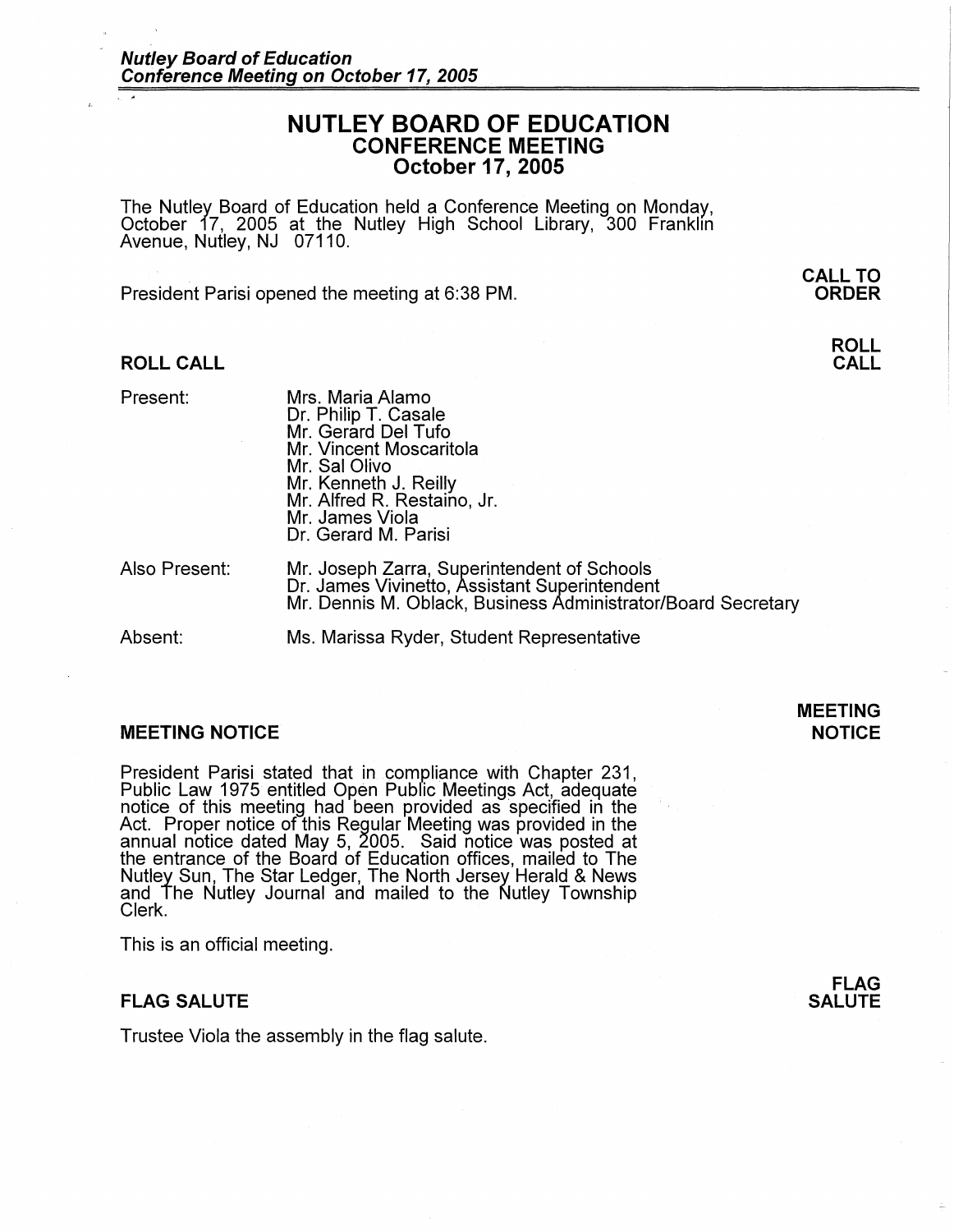## **Nutley Board of Education Conference Meeting on October 17, 2005**

President Parisi informed the Trustees that the Principal of Hackettstown High School, Ms. C. Steffner, will discuss her district's experience with drug testing. Mr. Greg Catrambone, Nutley High School Principal, introduced Ms. Steffner who discussed random drug testing at school in New Jersey and across the country. A discussion followed with Ms. Steffner answering various questions from the trustees.

## **MOTION TO ADJOURN TO EXECUTIVE SESSION**

At 7:25 PM Trustee Alamo moved and Trustee Olivo seconded the following resolution:

WHEREAS, the Board of Education will be discussing matters exempt from public discussion pursuant to N.J.S.A. 10:4-12,

**NOW,** THEREFORE, BE IT RESOLVED that the Board of Education recess to closed executive session at this time in the conference room to discuss personnel and contractual matters, and

BE IT FURTHER RESOLVED that the results of the discussions will be made public by inclusion on the agenda of a subsequent meeting of the Boara of Education or when the reasons for discussing such matters in closed session no longer exist.

The motion was unanimously approved by voice vote.

## **RECONVENE**

At 8:03 PM the Board reconvened in open session on a motion by Trustee Reilly seconded by Trustee Olivo, and unanimously approved by voice vote.

#### **ITEMS DISCUSSED**

President Parisi asked various trustees to move the addendum resolutions.

Trustee Restaino asked questions regarding the hiring of assistant coaches, the parking of the school busses, and the air quality at the Franklin School.

President Parisi and Superintendent Zarra responded to Trustee Restaino's questions.

# **OPEN MEETING**

**ITEMS DISCUSSED** 

## **EXECUTIVE SESSION**